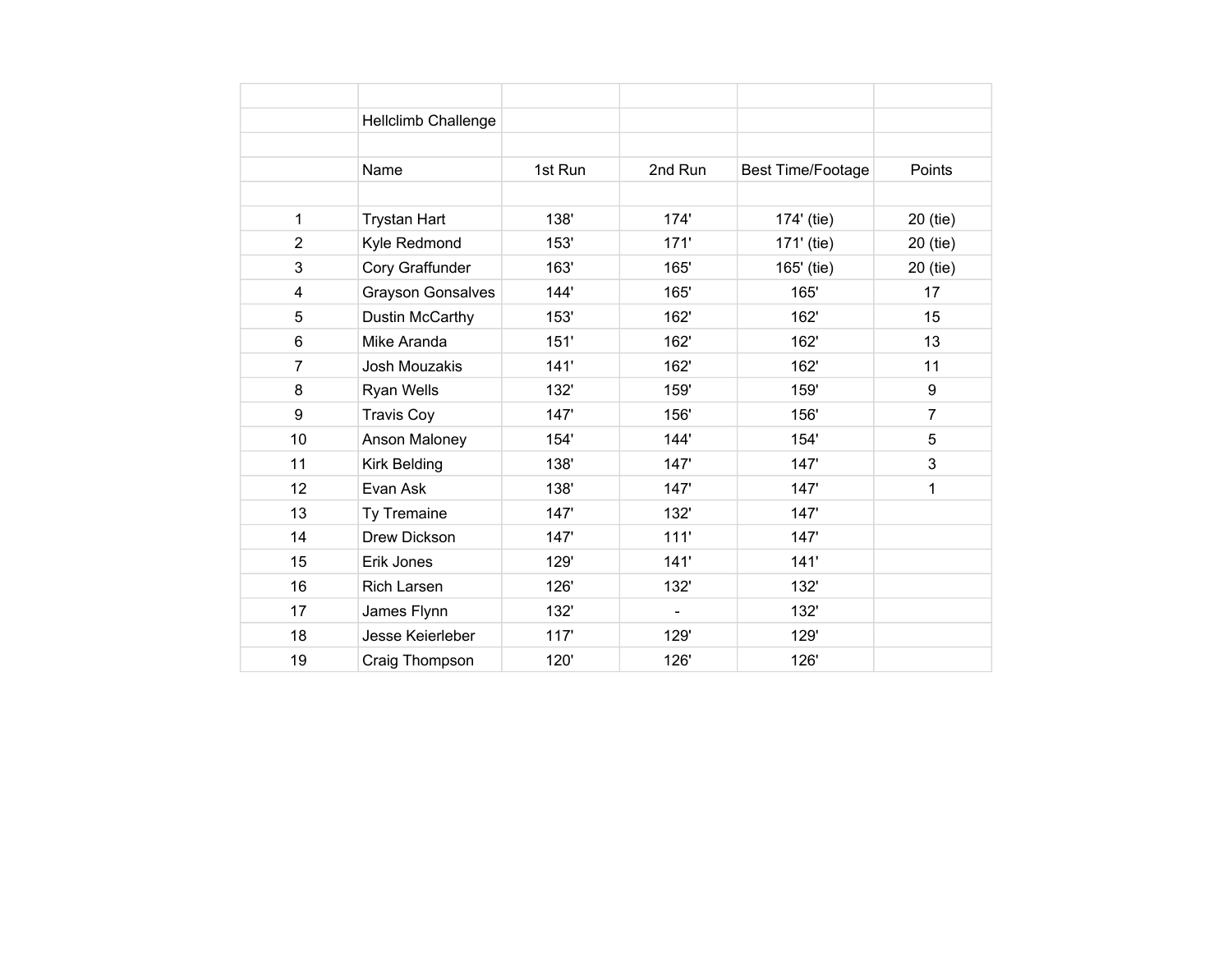|    | Enduroclimb Shootout     |        |
|----|--------------------------|--------|
|    |                          |        |
|    | Name                     | Points |
|    |                          |        |
| 1  | <b>Trystan Hart</b>      | 20     |
| 2  | Kyle Redmond             | 17     |
| 3  | Cory Graffunder          | 15     |
| 4  | <b>Josh Mouzakis</b>     | 13     |
| 5  | Dustin McCarthy          | 11     |
| 6  | Anson Maloney            | 9      |
| 7  | Mike Aranda              | 7      |
| 8  | Ryan Wells               | 5      |
| 9  | Evan Ask                 | 3      |
| 10 | Jesse Keierleber         | 1      |
| 11 | Eric Slominski           |        |
| 12 | <b>Grayson Gonsalves</b> |        |
| 13 | <b>Travis Coy</b>        |        |
| 14 | <b>Kirk Belding</b>      |        |
| 15 | Drew Dickson             |        |
| 16 | <b>Rich Larsen</b>       |        |
| 17 | James Flynn              |        |
| 18 | Craig Thompson           |        |
| 19 | <b>Todd Jarman</b>       |        |
| 20 | <b>Trevor Thomassen</b>  |        |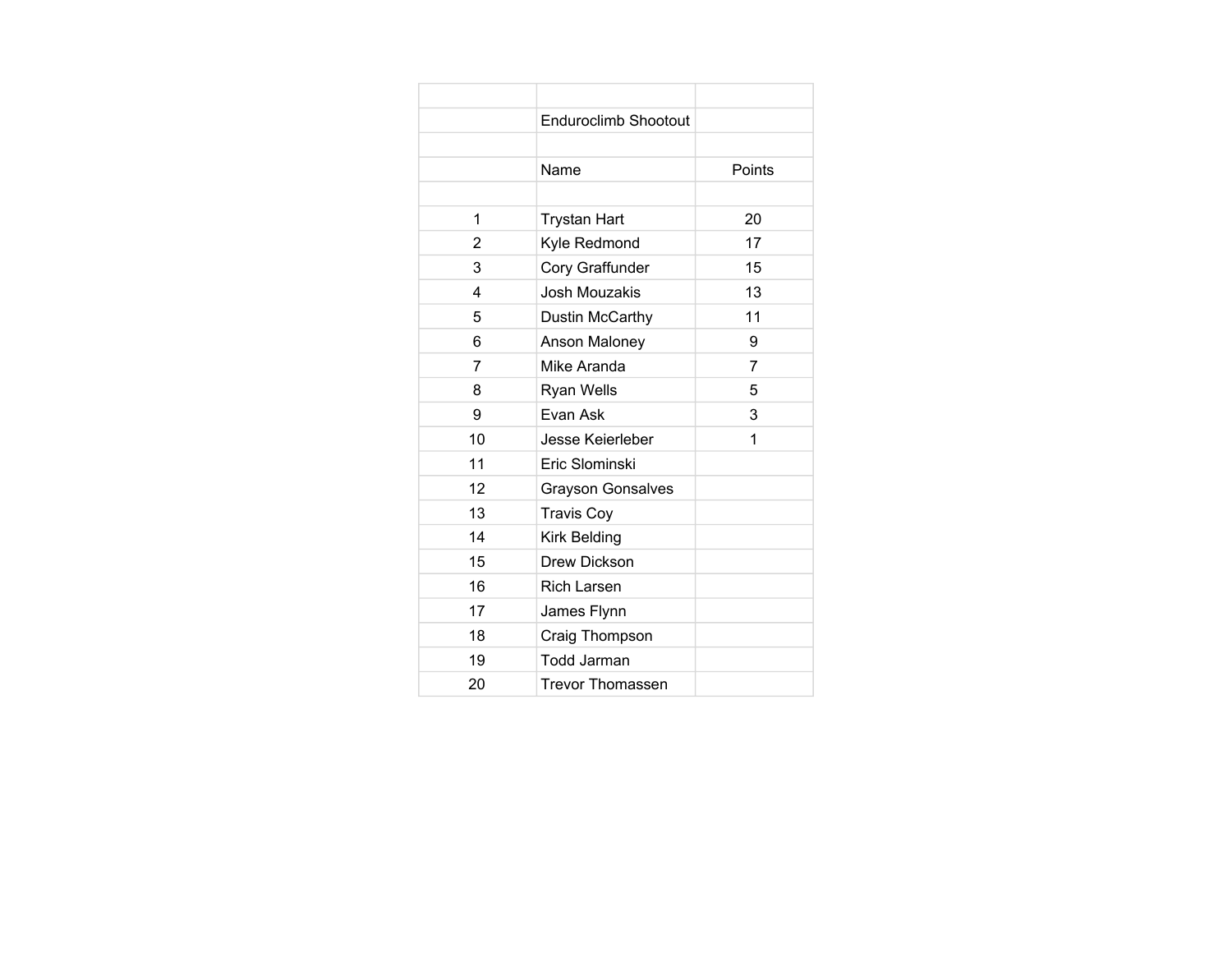|   | American Junior Hard Enduro |         |
|---|-----------------------------|---------|
|   |                             |         |
|   | Name                        | Laps    |
|   |                             |         |
| 1 | Caleb Bonneville            | 13 laps |
| 2 | <b>Chris Newell</b>         | 12 laps |
| 3 | CJ Conder                   | 10 laps |
| 4 | <b>Phoenix Belding</b>      | 6 laps  |
| 5 | Shane Meyer                 | 5 laps  |
| 6 | Dylan Atkinson              | 3 laps  |
|   | Evan Manson                 | 3 laps  |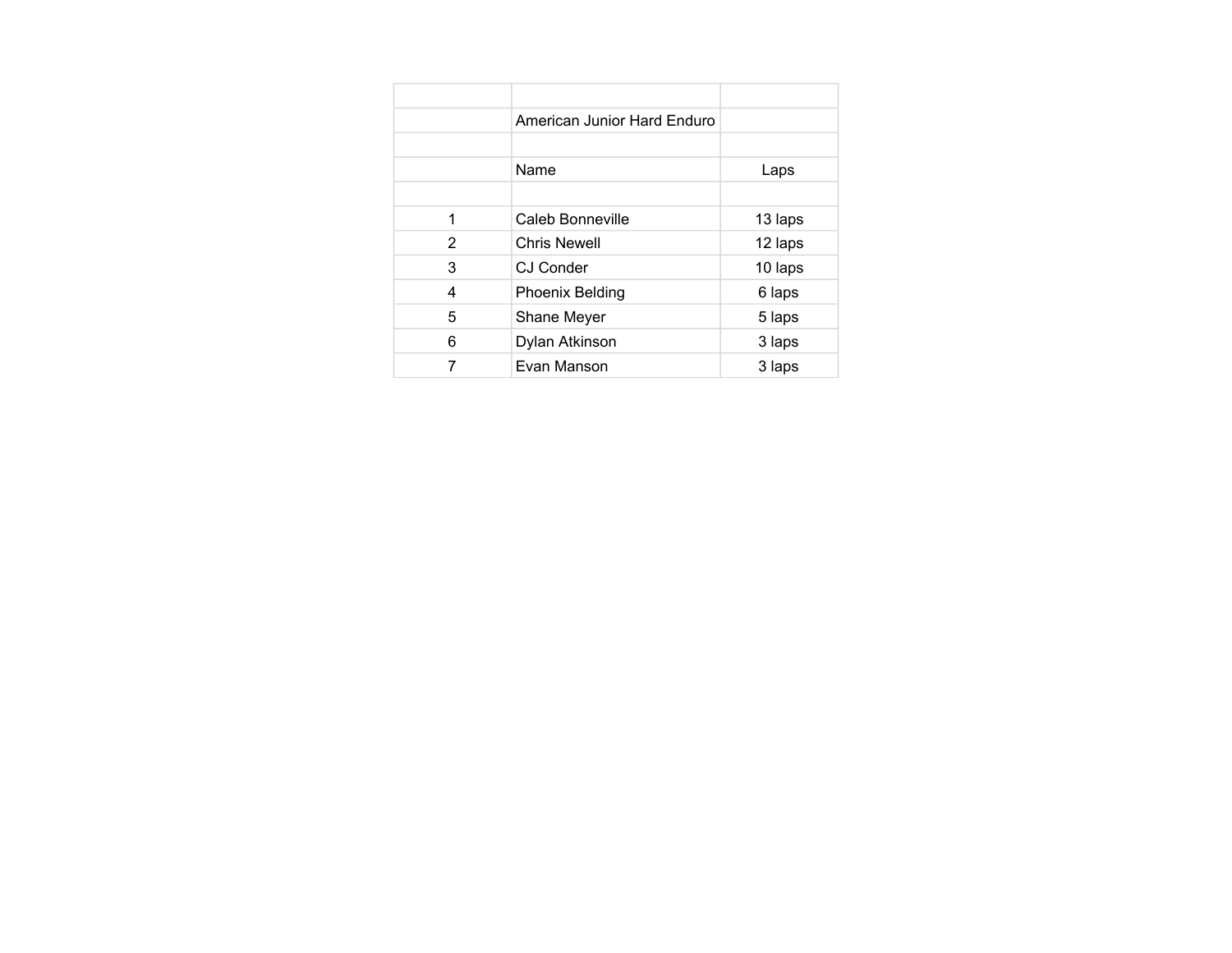|                | <b>IRC Tire Baka Hard Enduro</b> |                       |           |                |
|----------------|----------------------------------|-----------------------|-----------|----------------|
|                |                                  |                       |           |                |
|                | Name                             | <b>Time Completed</b> | Class     | Points         |
|                |                                  |                       |           |                |
| $\mathbf{1}$   | <b>Trystan Hart</b>              | 37:33                 | Pro       | 40             |
| $\overline{2}$ | Kyle Redmond                     | 39:00                 | Pro       | 34             |
| 3              | Cory Graffunder                  | 45:33                 | Pro       | 30             |
| 4              | Evan Ask                         | 1:04:00               | Pro       | 26             |
| 5              | <b>Travis Coy</b>                | 1:05:00               | Pro       | 22             |
| 6              | Dustin McCarthy                  | 1:08:00               | Pro       | 18             |
| $\overline{7}$ | <b>Grayson Gonsalves</b>         | 1:14:00               | Pro       | 14             |
| 8              | <b>Rich Larson</b>               | 1:21:00               | Pro       | 10             |
| 9              | Anson Maloney                    | 1:23:00               | Pro       | 6              |
| 10             | Ryan Wells                       | 1:27:00               | Pro       | $\overline{2}$ |
| 11             | Erik Slominski                   | 1:34:00               | Pro       |                |
| 12             | Josh Mouzakis                    | 2:11:00               | Pro       |                |
| 13             | Mike Aranda                      | Silver                | Pro       |                |
|                |                                  |                       |           |                |
|                | Woman Pro                        |                       |           |                |
|                |                                  |                       |           |                |
| 1              | Stephanie Jones                  | Silver                | Woman Pro |                |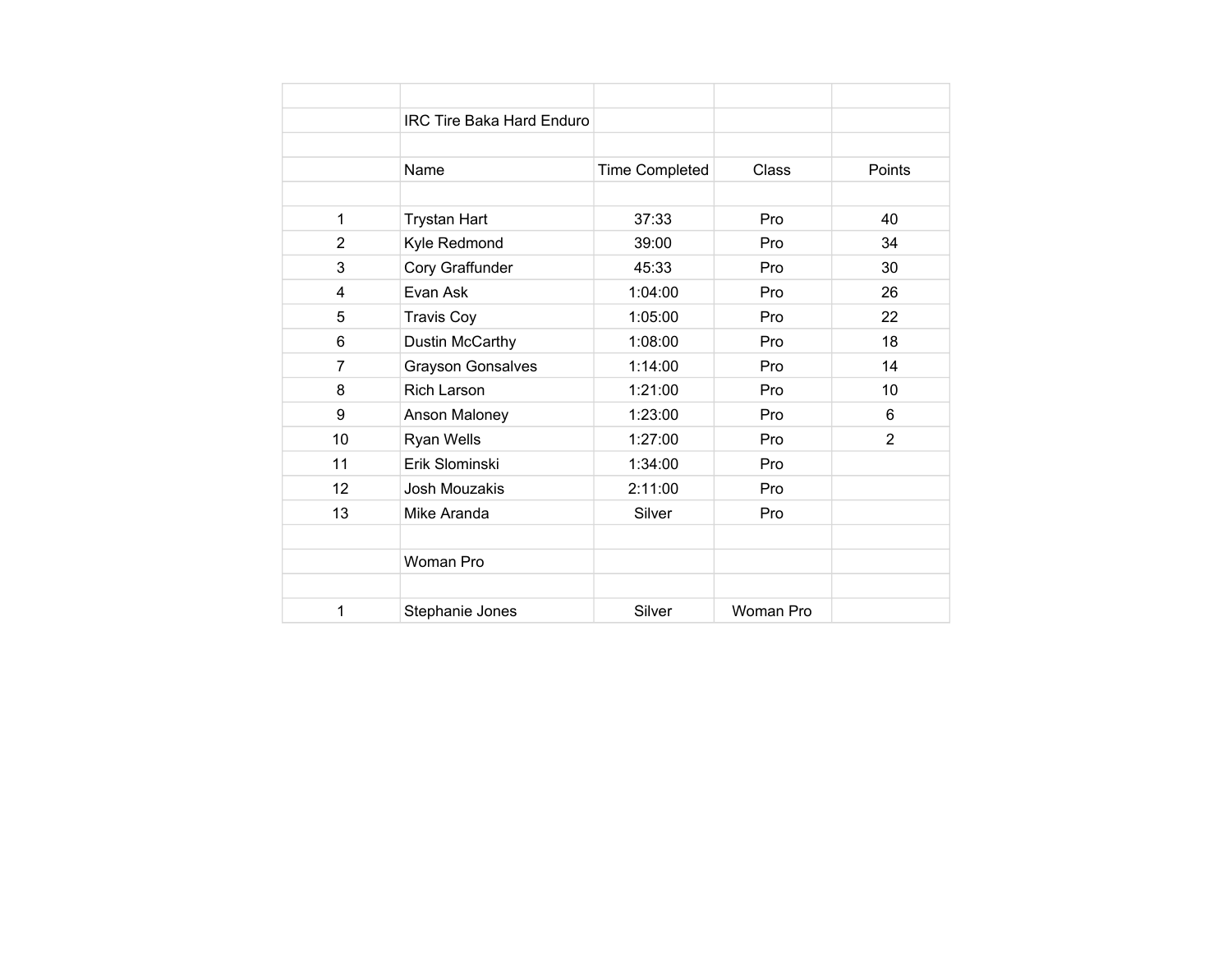|    | <b>IRC Tire Baka Hard Enduro</b> |                       |           |
|----|----------------------------------|-----------------------|-----------|
|    |                                  |                       |           |
|    | Name                             | <b>Time Completed</b> | Class     |
|    |                                  |                       |           |
| 1  | Jesse Keierleber                 | 1:32:00               | Sportsman |
| 2  | James Flynn                      | 1:42:00               | Sportsman |
| 3  | Trevor Thomass                   | 2:10:00               | Sportsman |
| 4  | <b>Tyler Seeheuter</b>           | 2:15:00               | Sportsman |
| 5  | Drew Dickson                     | 2:24:00               | Sportsman |
| 6  | Nathan Burt                      | Silver                | Sportsman |
| 7  | Chris Meyer                      | Silver                | Sportsman |
| 8  | <b>Todd Jarman</b>               | Silver                | Sportsman |
| 9  | Erik Jones                       | Silver                | Sportsman |
| 10 | Kyle Unhassobis                  | Silver                | Sportsman |
| 11 | Craig Thompson                   | Silver                | Sportsman |
| 12 | <b>Arthur Swiecki</b>            | Silver                | Sportsman |
| 13 | Kyle Marsh                       | Silver                | Sportsman |
| 14 | <b>Tyler Baker</b>               | Silver                | Sportsman |
| 15 | Cody Hanson                      | Silver                | Sportsman |
| 16 | <b>Wyatt Price</b>               | Silver                | Sportsman |
| 17 | Chris Smith                      | Silver                | Sportsman |
| 18 | Clayton Rianda                   | Silver                | Sportsman |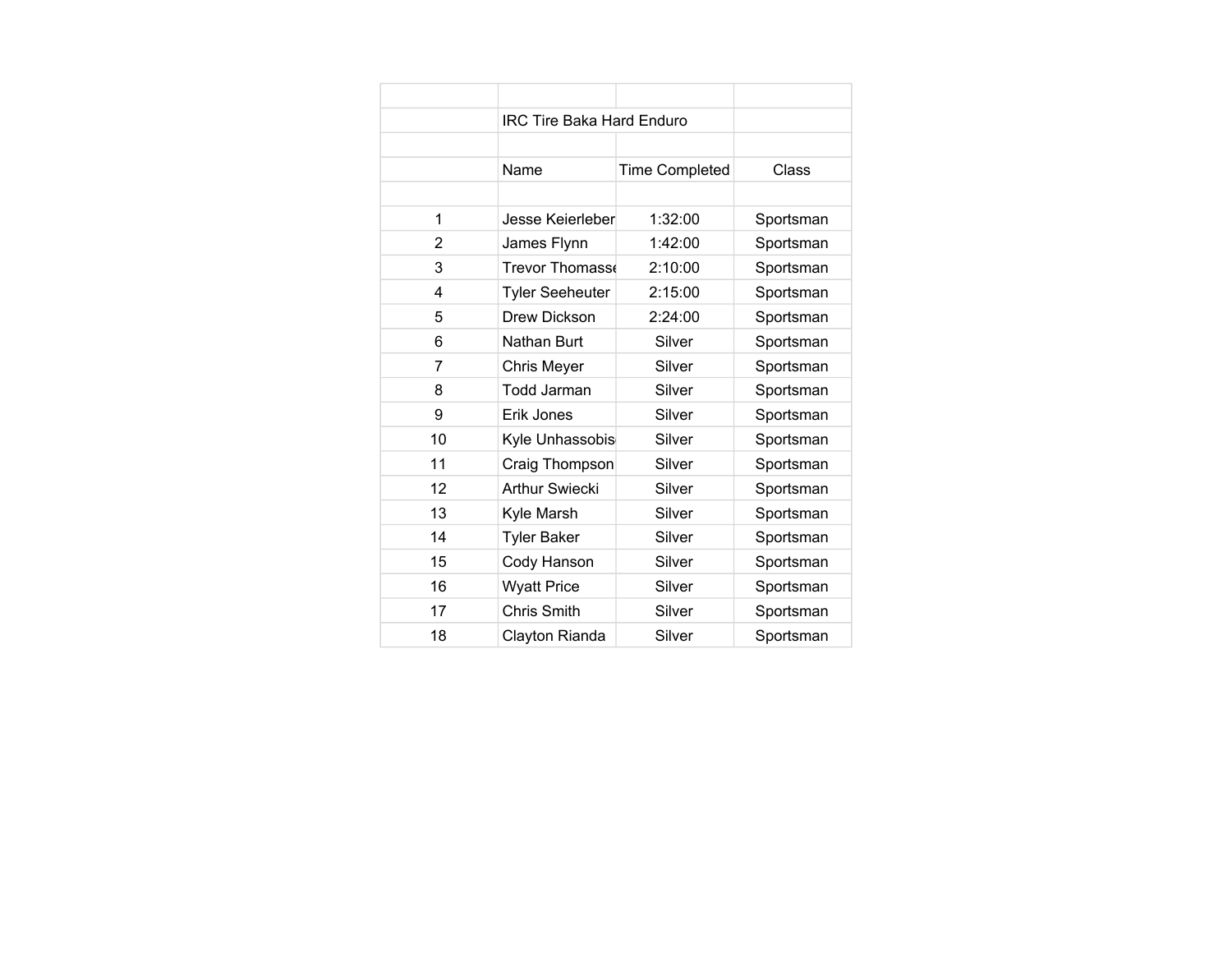|                | <b>Endurofest Championship</b> |               |
|----------------|--------------------------------|---------------|
|                |                                |               |
|                | Name                           | <b>Points</b> |
|                |                                |               |
| 1              | <b>Trystan Hart</b>            | 100           |
| 2              | Kyle Redmond                   | 86            |
| 3              | Cory Graffunder                | 82            |
| 4              | Dustin McCarthy                | 55            |
| 5              | Evan Ask                       | 43            |
| 6              | <b>Travis Coy</b>              | 36            |
| $\overline{7}$ | <b>Grayson Gonsalves</b>       | 31            |
| 8              | Mike Aranda                    | 25            |
| 9              | Ryan Wells                     | 25            |
| 10             | Josh Mouzakis                  | 24            |
| 11             | Anson Maloney                  | 23            |
| 12             | <b>Rich Larsen</b>             | 11            |